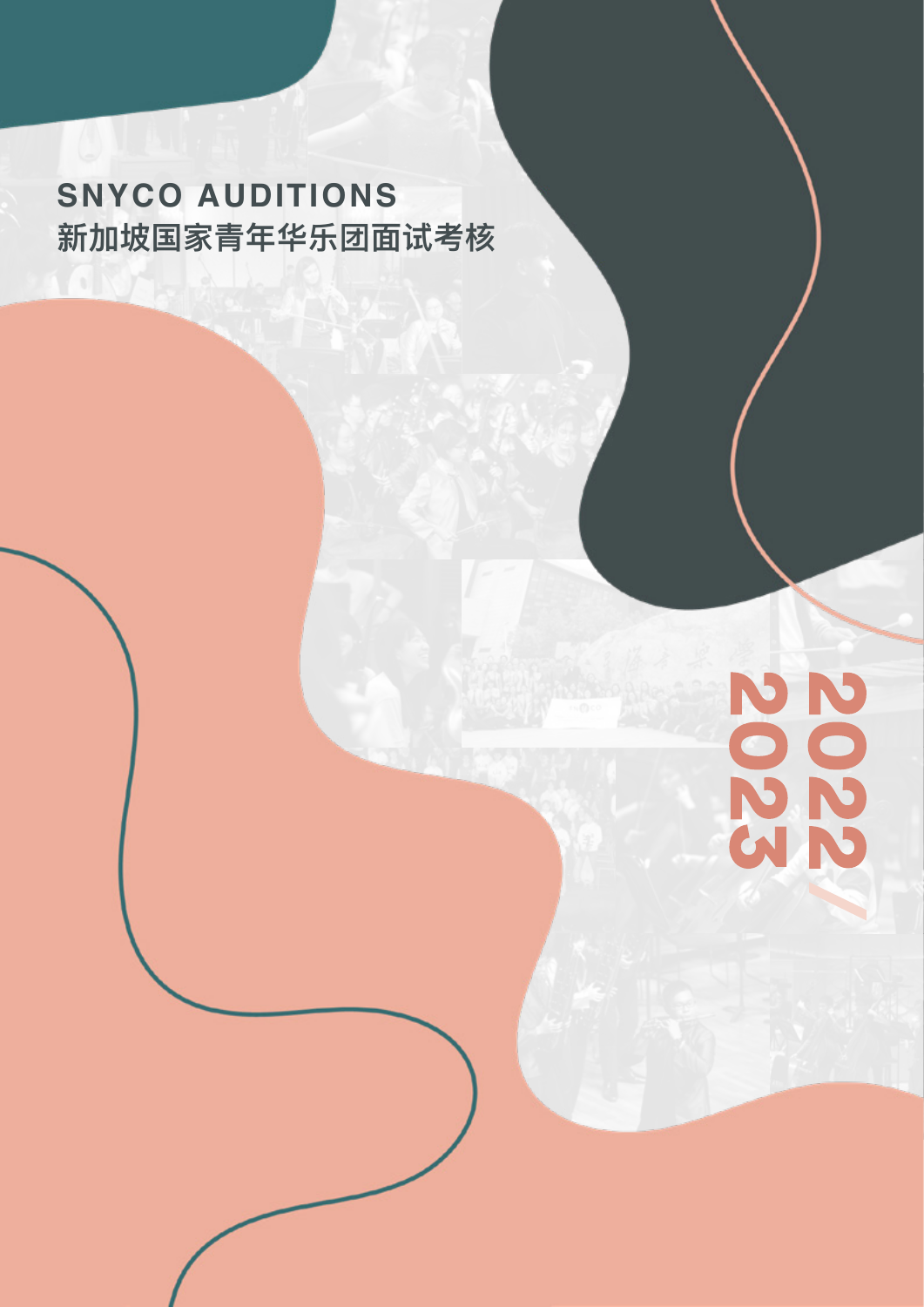# **CONTENTS 目录**

| <b>DETAILS</b><br>详情                      | 03 |
|-------------------------------------------|----|
| <b>REHEARSAL SCHEDULE</b><br>排练时间表        | 03 |
| <b>AUDITION REQUIREMENTS</b><br>面试考核资格    | 04 |
| <b>APPLICATION</b><br>申请流程                | 05 |
| <b>FAQS</b><br>常见问题集                      | 06 |
| <b>INSTRUMENTAL SECTION NOTES</b><br>乐器事项 | 07 |
| <b>CONTACT US</b><br>联系我们                 | 09 |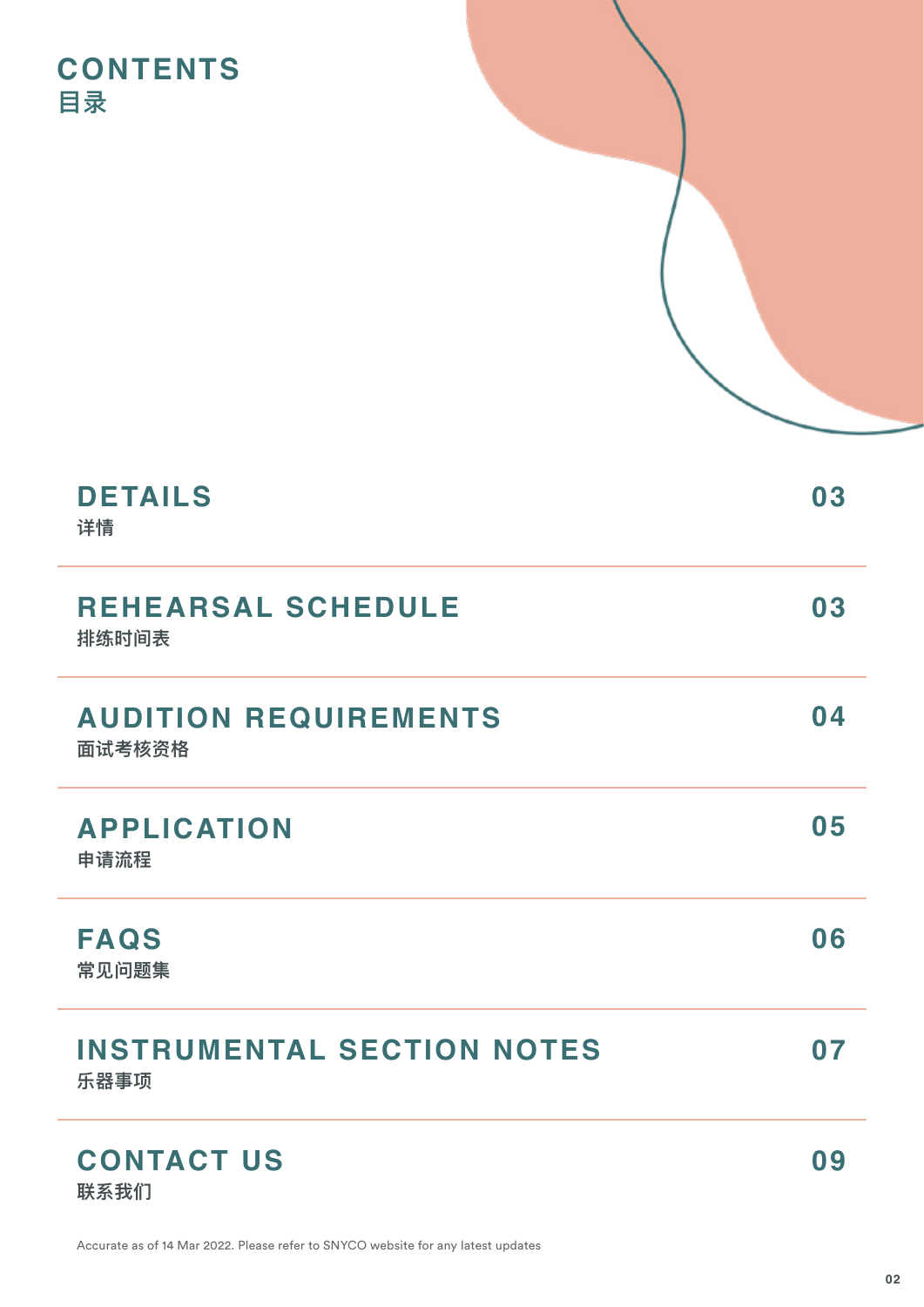# <span id="page-2-0"></span>**DETAILS 详情**

| <b>Membership Period</b>   | October 2022 - July 2023                                                                       |
|----------------------------|------------------------------------------------------------------------------------------------|
| 团员资格有效期                    | 2022年10月至2023年7月                                                                               |
| <b>Application Opening</b> | 19 March 2022 (Saturday), 0000 hrs                                                             |
| 开放申请日期                     | 2022年3月19日(星期六), 午夜 00:00 时                                                                    |
| <b>Application Closing</b> | 15 July 2022 (Friday), 2359 hrs                                                                |
| 终止申请日期                     | 2022年7月15日 (星期五), 晚上 23:59 时                                                                   |
| <b>Audition Period</b>     | 15 – 21 August 2022                                                                            |
| 面试考核期                      | 2022年8月15日至21日                                                                                 |
| <b>Venue</b><br>面试考核地点     | 7 Shenton Way, Singapore Conference<br>Hall, Singapore 068810<br>Level 1 Exhibition Hall 一楼展览厅 |

# **REHEARSAL SCHEDULE 排练时间表**

| GROUP 组别                                                                                                                       | DAY 日期                   | TIME 时间                       | VENUE 地点                                      |
|--------------------------------------------------------------------------------------------------------------------------------|--------------------------|-------------------------------|-----------------------------------------------|
| <b>Orchestral Rehearsal</b><br>大组排练                                                                                            | <b>Mondays</b><br>每星期一   | 7.00 <sub>pm</sub><br>10.00pm |                                               |
| <b>Instrumental Rehearsal for</b><br><b>Bowed Strings and Plucked</b><br><b>Strings (Except Guzheng)</b><br>分组排练 弦乐/弹拨乐 (不含古筝) | <b>Tuesdays</b><br>每星期二  | 7.00 <sub>pm</sub><br>9.30pm  | Singapore<br><b>Conference Hall</b><br>新加坡大会堂 |
| <b>Instrumental Rehearsal for</b><br><b>Winds, Percussion and Guzheng</b><br>分组排练: 吹管乐/打击乐/古筝                                  | <b>Thursdays</b><br>每星期四 | 7.00 <sub>pm</sub><br>9.30pm  |                                               |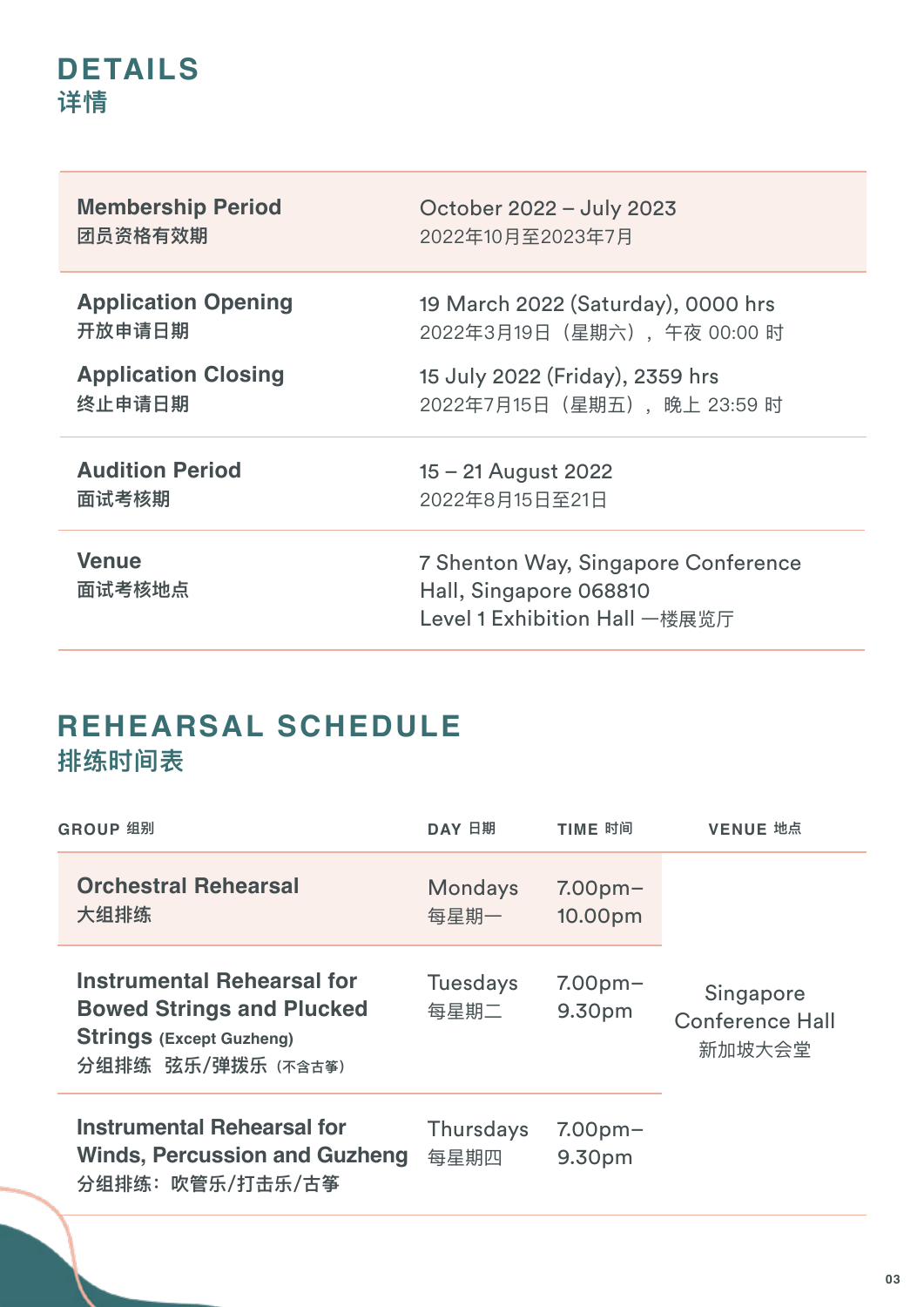# <span id="page-3-0"></span>**AUDITION REQUIREMENTS 面试考核资格**

We accept applicants who are **Singaporeans, Singapore Permanent Residents, and long-term pass holders** in Singapore, aged between **10 to 26 years old** who are proficient in playing one or more of the following instruments: 居留权/年龄:面试考核者须为年龄介于**10周岁至26周岁**之间的**新加坡公民或永久居民,或持有长 期居留准证。**演奏乐器:面试考核者应能熟练演奏以下一种或多种乐器:

| $Erhu$ (二胡)         | Ruan $($ 阮)         | Dizi (笛子)         |
|---------------------|---------------------|-------------------|
| Cello (大提琴)         | <b>Sanxian (三弦)</b> | <b>Sheng (笙)</b>  |
| Double Bass (低音大提琴) | Yangqin (扬琴)        | <b>Suona (唢呐)</b> |
| Liuqin (柳琴)         | Guzheng (古筝)        | <b>Percussion</b> |
| Pipa (琵琶)           | Harp (竖琴)           |                   |
|                     |                     |                   |

### **AUDITION REPERTOIRES 面试考核曲目**

| <b>2 Set Pieces</b><br>指定曲目两首         | In stave or numeric score format<br>Will be provided by the SNYCO Office via<br>registered email upon application submission.<br>可为五线谱或简谱型式<br>新加坡国家青年华乐团收到申请后,会将乐谱通过电邮寄送给<br>面试考核者 |
|---------------------------------------|-------------------------------------------------------------------------------------------------------------------------------------------------------------------------------------|
| <b>1 Choice Piece</b><br>自选曲一首        | 5 Minutes, with adagio and allegro parts<br>限时5分钟,需包括慢板与快板段落                                                                                                                        |
| 1 Étude Piece<br>练习曲一首                | Will be provided by the SNYCO Office via<br>registered email upon application submission.<br>新加坡国家青年华乐团收到申请后,会将乐谱通过电邮<br>寄送给面试考核者                                                   |
| <b>1 Sight-Reading Piece</b><br>视奏曲一首 | In stave score format<br>You will be given 10 minutes to work on the piece<br>on the day of the audition<br>五线谱型式<br>面试考核当日有10分钟练习时间                                                |

**NOTE: You may be interviewed by our panel of adjudicators during your audition. 注:面试考核过程中,评审团可进行提问环节。**

**Percussion (敲击)**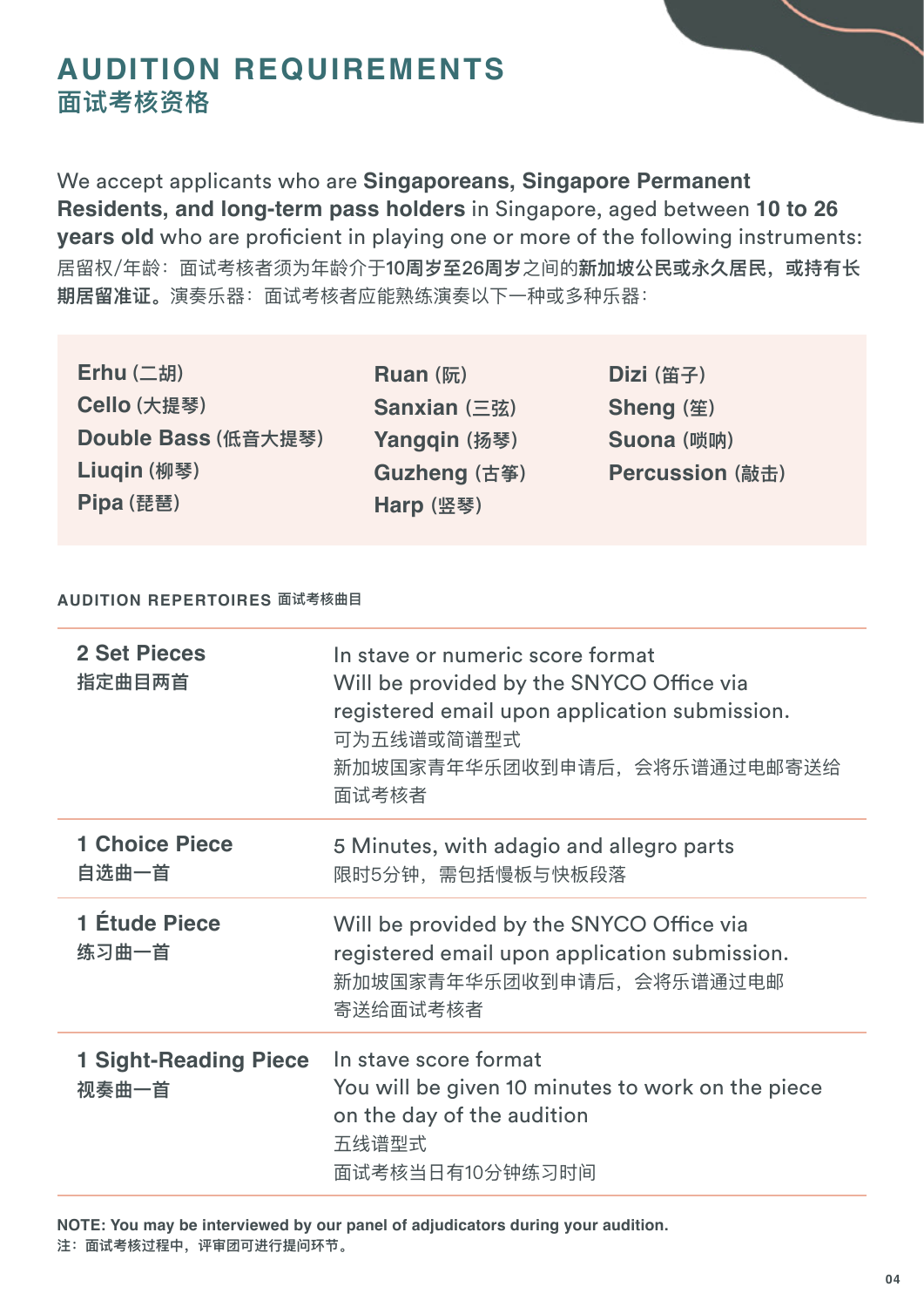## <span id="page-4-0"></span>**APPLICATION 申请流程**

Before submitting your application to join SNYCO, please have the following documents prepared to be uploaded to the online application form. Each application will only be processed if the application form and all required documents are duly submitted.

提交申请前请准备好以下文件,提交时与申请表格一并上传。 申请将于申请表格与相关文件完整 提交后受理。



One recent passport-sized photograph (face must be clearly seen) 近照。参照护照照片规格, 面部须清晰可见



Scanned scores of your choice piece 自选曲乐谱的扫描文件档



A photocopy of instrumental grading certificate, the highest grade attained (if any) 最高级别的器乐演奏文凭 (若有)



A photocopy of ABRSM music theory certificate, the highest grade attained (if any) 最高级别的英国皇家音乐学院乐理文凭 (若有)

To register your interest in auditioning for the SNYCO, [kindly fill in the](https://forms.gle/LyshwRzXDjQ58qtQ7)  [online application form.](https://forms.gle/LyshwRzXDjQ58qtQ7) You will receive a notification upon submitting your application successfully, and we will notify you of your audition schedule and results via email.

欲申请面试考核[,请点击此处填写申请表格。提](https://forms.gle/LyshwRzXDjQ58qtQ7)交成功后将收到确认电邮/信息。我们随后会 以电邮通知您面试考核时间与结果。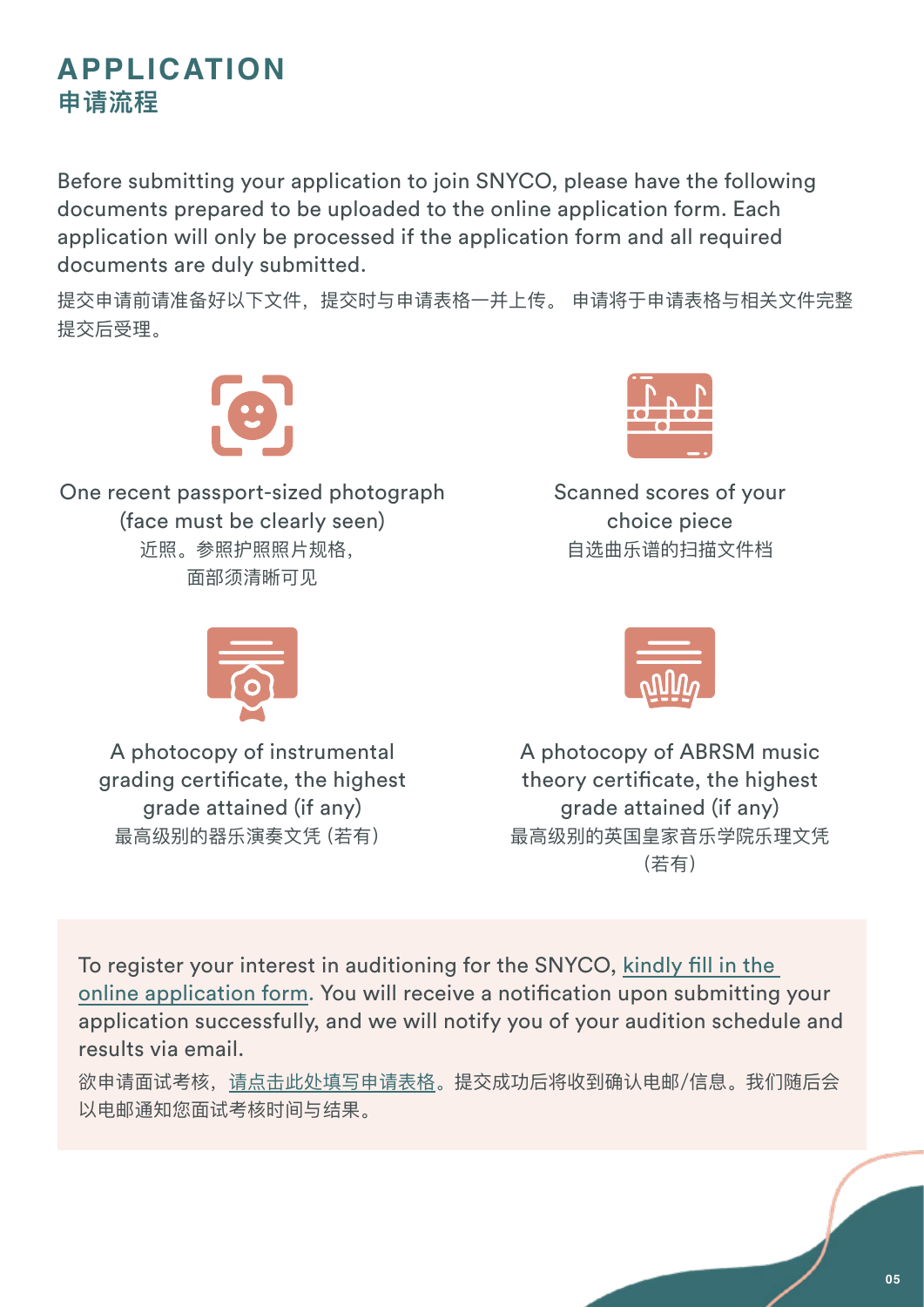# <span id="page-5-0"></span>**FAQS 常见问题集**



**How are the set piece, sight-reading piece, and choice pieces assessed? 请详细说明面试考核中各曲目的评分占比。**

Please refer to the following table: **请参考下列表格:**

| 2 Set Pieces          | 60% of overall assessment |
|-----------------------|---------------------------|
| 指定曲目两首                | 总分之 60%                   |
| 1 Choice Piece        | 20% of overall assessment |
| 自选曲一首                 | 总分之 20%                   |
| 1 Étude Piece         | 10% of overall assessment |
| 练习曲一首                 | 总分之 10%                   |
| 1 Sight-Reading Piece | 10% of overall assessment |
| 视奏曲一首                 | 总分之 10%                   |



**I am unable to read stave scores, will there be numeric scores available? 我不会看五线谱,能否提供简谱版的视奏曲?**

All SNYCO members are required to read stave scores, as such, we expect the same of our applicants. No numeric scores will be provided, however, you are welcome to use numeric scores for your choice pieces.

每位新加坡国家青年华乐团成员都必须会看五线谱,面试考核者亦然,所以不提供简 谱。自选曲则可自行选择简谱或五线谱。



**I am under/over the age limit. Can I still apply to join SNYCO? 我的年龄已超出合格范围,能否申请加入新加坡国家青年华乐团?**

Unfortunately, we are only able to accept applicants who fit the application criteria.

抱歉,我们只接受符合标准的申请者。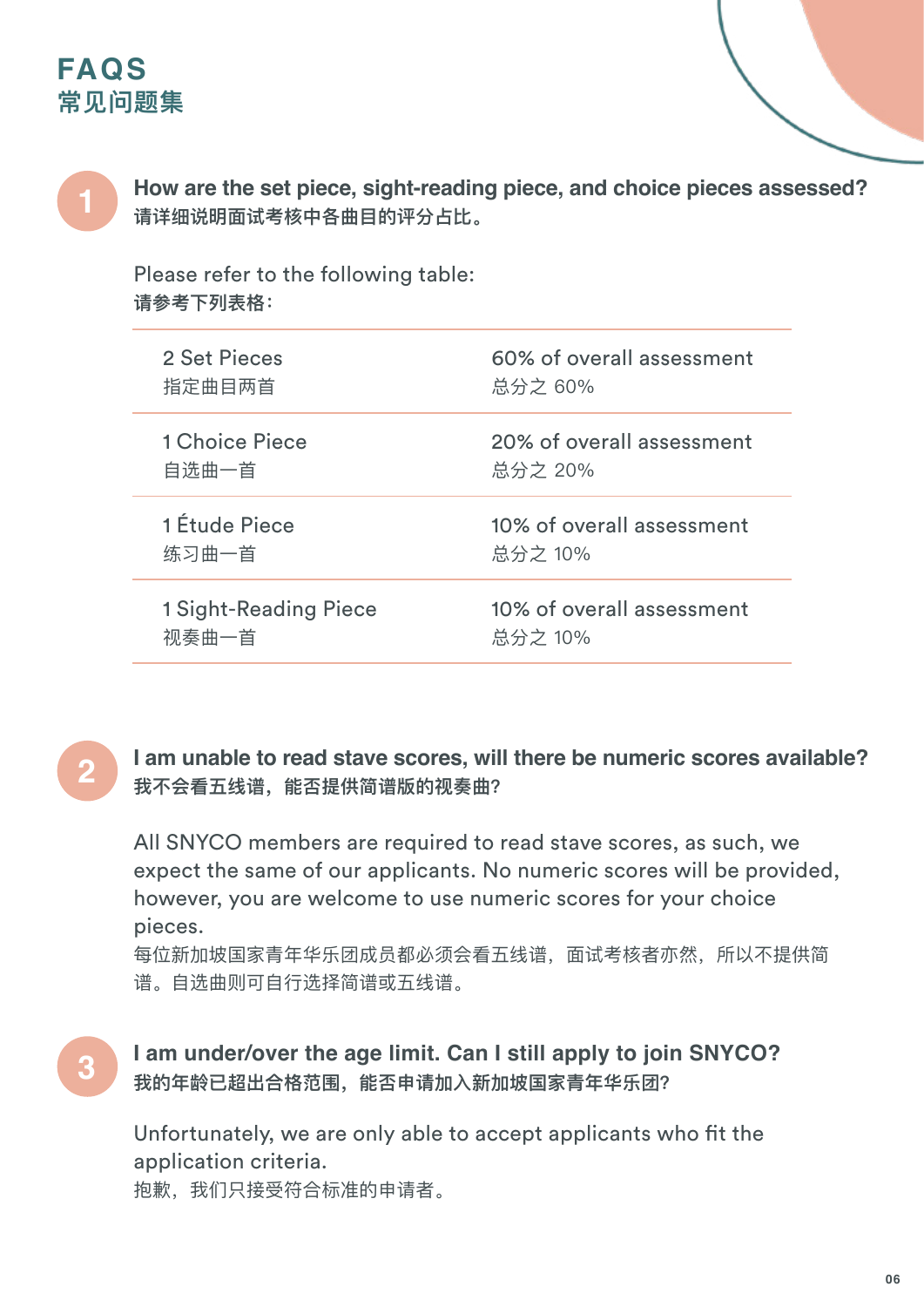# <span id="page-6-0"></span>**INSTRUMENTAL SECTION NOTES 乐器事项**

**DISCLAIMER: All instrument allocations will be made by SNYCO conductors and instructors upon acceptance into SNYCO.Decisions made will be final. 声明: 入选后的乐器分配将由新加坡国家青年华乐团的指挥与指导老师做出最终决定。**



**2**

**3**

The following instruments will be provided during the audition, unless applicants preferred to use personal instruments: 面试考核时将提供以下乐器,面试考核者亦可选择自备乐器:

**Yangqin (扬琴) Double Bass (低音提琴) Harp (竖琴) Guzheng (古筝)**

**Percussion (打击乐器) Zhongyin Sheng (中音笙) Diyin Sheng (低音笙)**

In order to expose our musicians to a wider range of instruments, musicians may be rotated within a sub-instrumental group in each concert. For example, if you are a cellist, you may be deployed to pick up the Double Bass as well.

为了让团员接触更多不同的乐器,团员们可能在同一声部内相互轮替,如:大提琴手也 同时学习低音提琴。

Please refer to the following table for the instruments to be used during the audition.

请参考下列表格,以确认面试考核时所使用的乐器:

| <b>SECTION</b><br>声部 | <b>INSTRUMENT</b><br>乐器 | <b>2 SET PIECES</b><br>2首指定曲 (60%) | <b>1 SIGHT READING PIECE 1 ETUDE PIECE</b><br>1首视奏曲 (10%) | 1首练习曲 (10%) |
|----------------------|-------------------------|------------------------------------|-----------------------------------------------------------|-------------|
| STRINGS              | Erhu<br>二胡              |                                    | Erhu<br>二胡                                                |             |
| 拉                    | Cello<br>大提琴            |                                    | Cello<br>大提琴                                              |             |
| <b>BOWED</b>         | Double Bass<br>低音提琴     |                                    | Double Bass<br>低音提琴                                       |             |

(to be continued on next page)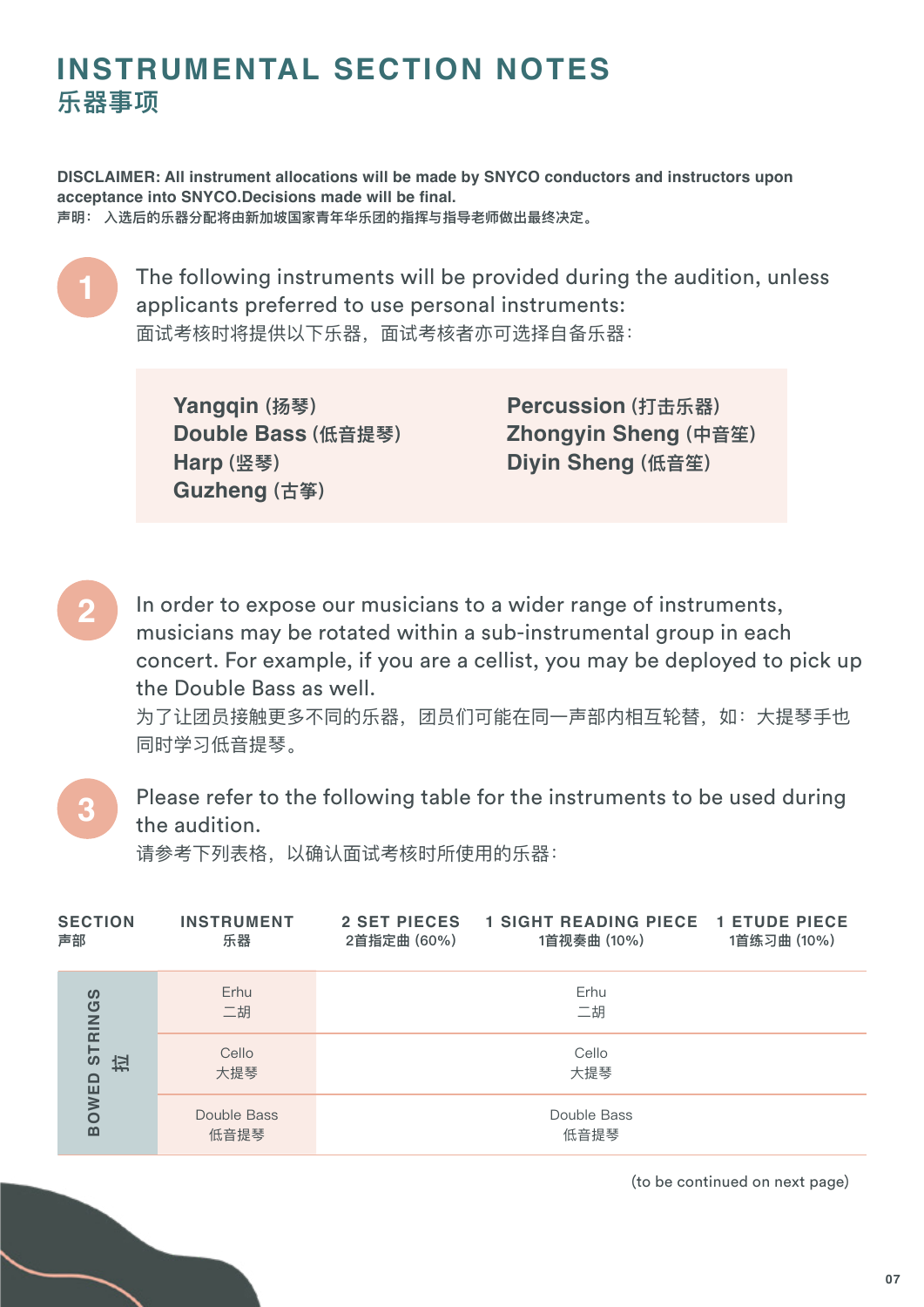| <b>SECTION</b><br>声部        | <b>INSTRUMENT</b><br>乐器 | <b>2 SET PIECES</b><br><b>1 SIGHT READING PIECE</b><br><b>1 ETUDE PIECE</b><br>1首视奏曲 (10%)<br>1首练习曲 (10%)<br>2首指定曲 (60%)                                                    |  |
|-----------------------------|-------------------------|-----------------------------------------------------------------------------------------------------------------------------------------------------------------------------|--|
| <b>PLUCKED STRINGS</b><br>無 | Liuqin<br>柳琴            | Liuqin<br>柳琴                                                                                                                                                                |  |
|                             | Pipa<br>琵琶              | Pipa<br>琵琶                                                                                                                                                                  |  |
|                             | Ruan<br>阮               | Zhongruan<br>中阮                                                                                                                                                             |  |
|                             |                         | Daruan<br>大阮                                                                                                                                                                |  |
|                             | Sanxian<br>三弦           | Sanxian<br>三弦                                                                                                                                                               |  |
|                             | Guzheng<br>古筝           | Guzheng<br>古筝                                                                                                                                                               |  |
|                             | Yangqin<br>扬琴           | Yangqin<br>扬琴                                                                                                                                                               |  |
|                             | Harp<br>竖琴              | Harp<br>竖琴                                                                                                                                                                  |  |
| WOODWINDS<br>叹              | Dizi<br>笛子              | Bangdi<br>梆笛                                                                                                                                                                |  |
|                             |                         | Qudi<br>曲笛                                                                                                                                                                  |  |
|                             | Sheng                   | 36-Reed Gaoyin Sheng<br>36簧高音笙                                                                                                                                              |  |
|                             | 笙                       | Zhongyin Sheng<br>中音笙                                                                                                                                                       |  |
|                             | Suona                   | Gaoyin Suona<br>高音唢呐                                                                                                                                                        |  |
|                             | 唢呐                      | Zhongyin Suona<br>中音唢呐                                                                                                                                                      |  |
|                             | PERCUSSION<br>ĽŦ        | 小军鼓、排鼓、铃鼓、小钹和<br>小钢片琴<br>木琴、排鼓和木鱼<br>小鼓<br>Xylophone, Paigu and<br>Snare Drum, Paigu,<br>Small Drum<br>Wood Blocks<br>Tambourine, Small Chinese<br>Cymbals and Glockenspiel |  |